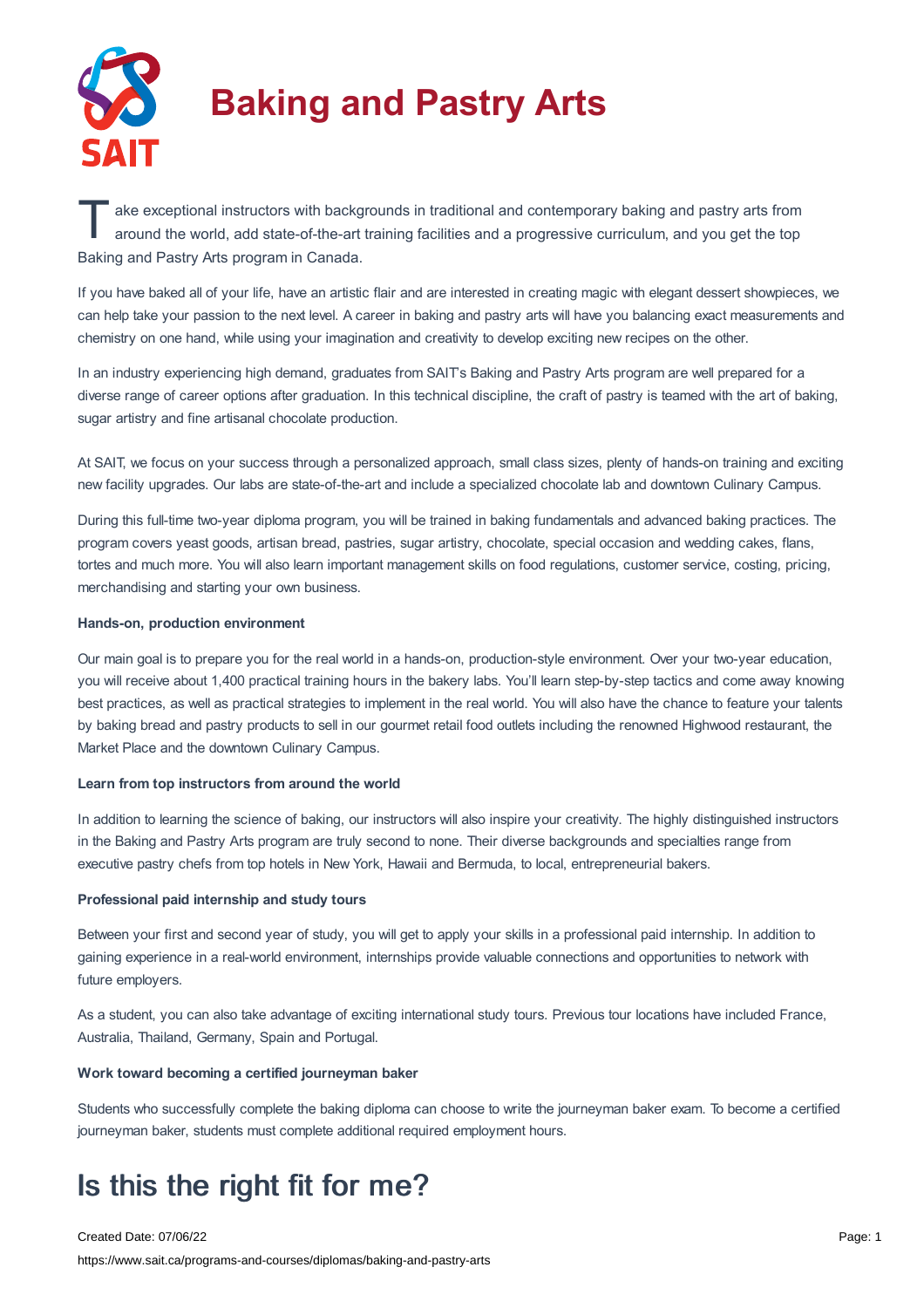Keep in mind hospitality industry hours can range from early morning to late in the evening and often include holidays.

The baking and pastry industry is a fast-paced, dynamic environment with a focus on quality and customer service. You should be able to handle stressful situations appropriately (for example, dealing with a line-up of customers).

You will be required to groom and dress according to industry expectations while in your practical training.

You must be in good physical condition for this demanding trade where you will be on your feet for long hours, doing repetitive production work.

Most successful students spend approximately 20 hours per week doing homework and review, with additional study required to prepare for exams.

The material is presented at a fairly rapid rate. For the greatest level of success, you must be present and take responsibility for your learning experience.

You must be able to read, write and comprehend the English language at a level exceeding basic conversational English.

Students with higher grades in high school usually experience more success in SAIT programs.

## **Accreditation**

Students are encouraged to write all three periods of the Alberta Journeyman Baker exams after they have successfully completed the corresponding courses in the first and second year of the Baking and Pastry Arts diploma program.

## **Credential**

After successfully completing this program, graduates will receive a SAIT diploma in Baking and Pastry Arts.

## Admission requirements

### Application dates

Applications are accepted until the program start date but are subject to change.

- **Fall 2022 start:** applications open Oct. 6, 2021.
- **Winter 2023 start:** applications open March 30, 2022.

### Program requirements

A minimum of 50% in the following courses or their equivalents:

- English Language Arts 10-1 or 10-2, and,
- Math 10C or Math 10-3 or Pure Math 10 or Applied Math 10.

All applicants must demonstrate English Language [Proficiency](https://www.sait.ca/admissions/before-you-apply/english-proficiency) prior to admission, including students educated in Canada.

SAIT accepts high school course [equivalents](https://www.sait.ca/admissions/before-you-apply/high-school-course-equivalencies) for admission. If you don't meet the requirements, consider Academic [Upgrading.](https://www.sait.ca/programs-and-courses/academic-upgrading)

SAIT evaluates international documents for admissions. After you've applied, consider our [international](https://www.sait.ca/admissions/after-you-apply/international-document-assessment) document assessment service if your education is from outside of Canada.

### Direct entry: four-step process

**Step 1:** Read the program information to see the qualities needed for student success.

**Step 2:** Ensure that you meet all of the admission requirements listed above.

#### Created Date: 07/06/22

https://www.sait.ca/programs-and-courses/diplomas/baking-and-pastry-arts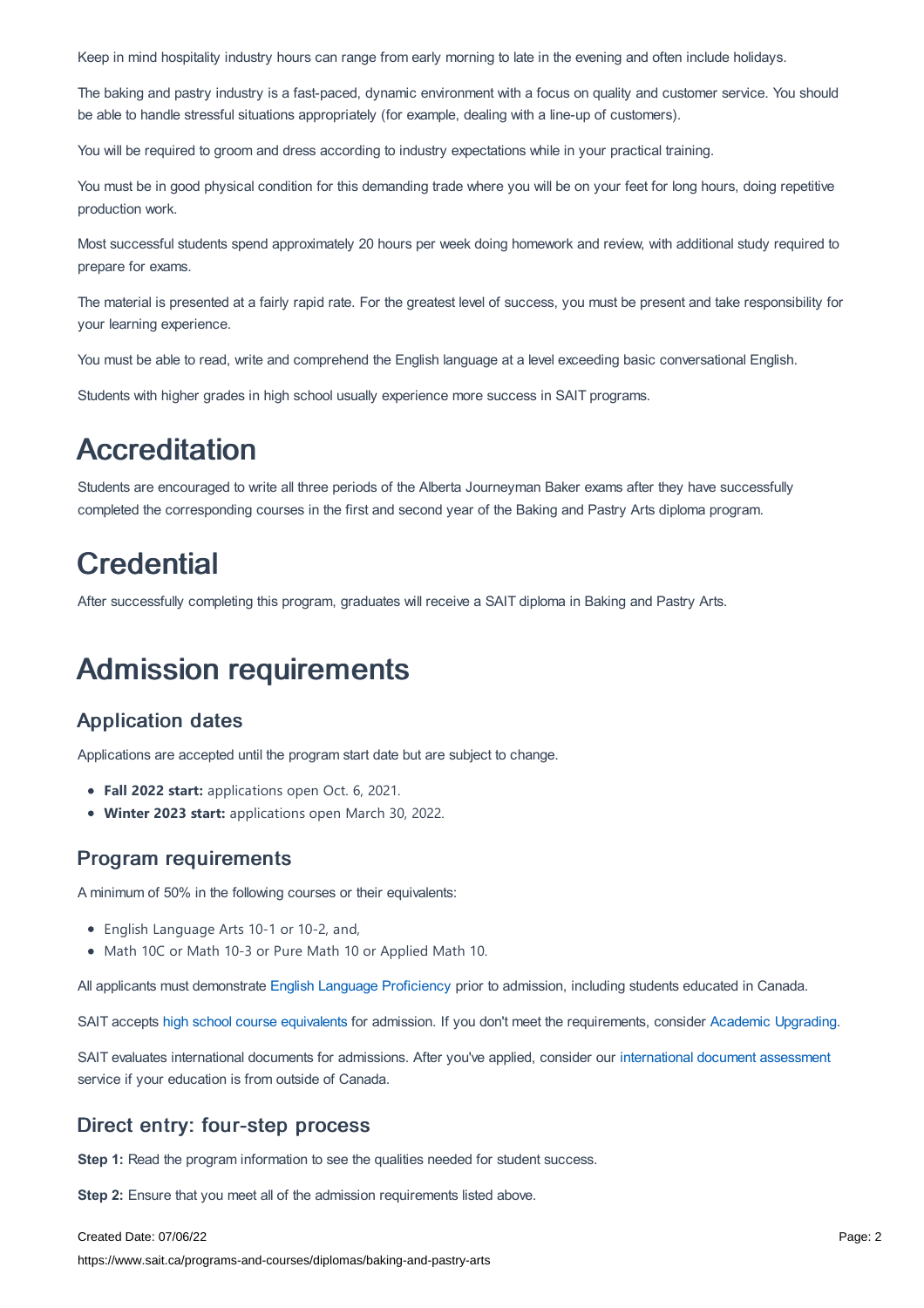**Step 3:** [Apply](https://www.sait.ca/admissions/apply) and submit your transcripts and/or [anticipated](https://www.sait.ca/admissions/after-you-apply/transcripts-and-supporting-documents) final grades.

Admission will be extended on a first-qualified, first-offered basis until the program is full.

**Step 4:** Find out how to monitor your application status after you [apply](https://www.sait.ca/admissions/after-you-apply/tracking-your-application).

## Communication during admission

Email is the primary source of communication during the selection process. Ensure your personal email account is managed appropriately to receive our emails, files and communications. We recommend you add the [hospitality@sait.ca](https://sait.camailto:hospitality@sait.ca) domain to your safe senders' list or you risk missing critical email messages.

## Costs 2022/23

## Domestic tuition and fees

Cost per credit: \$198

| Year | <b>Number of semesters</b> | <b>Tuition fees</b> | <b>SAIT fees</b> | Saitsa fees* | <b>Program material fees</b> | Total   |
|------|----------------------------|---------------------|------------------|--------------|------------------------------|---------|
|      |                            | \$7,425             | \$916            | \$553        | \$250                        | \$9,144 |
|      |                            | \$5,940             | \$916            | \$553        | \$250                        | \$7,659 |

## International tuition and fees

Cost per credit: \$649.11

| Year | <b>Number of semesters</b> | <b>Tuition fees</b> |       | <b>SAIT fees</b> Saitsa fees* | Program material fees | Total       |
|------|----------------------------|---------------------|-------|-------------------------------|-----------------------|-------------|
|      |                            | \$24,341.63         | \$916 | \$553                         | \$250                 | \$26,060.63 |
|      |                            | \$23,367.30         | \$916 | \$553                         | \$250                 | \$25,086.96 |

\*Maximum fee. Actual fees may be less and are based on the number of credits a student takes per semester and whether they opt-out of health and dental benefits.

## SAIT fees

- Campus athletic and recreation fee: \$196
- Universal transit pass (Upass): \$320
- Student support fee: \$200
- Student technology fee: \$200

## Saitsa fees

## Student Association fee

Maximum: \$291

This is the maximum amount the student will pay. Actual fees may be less and are based on the number of credits the students take per semester.

### Health and dental fees

• Health plan: \$127

Created Date: 07/06/22 https://www.sait.ca/programs-and-courses/diplomas/baking-and-pastry-arts